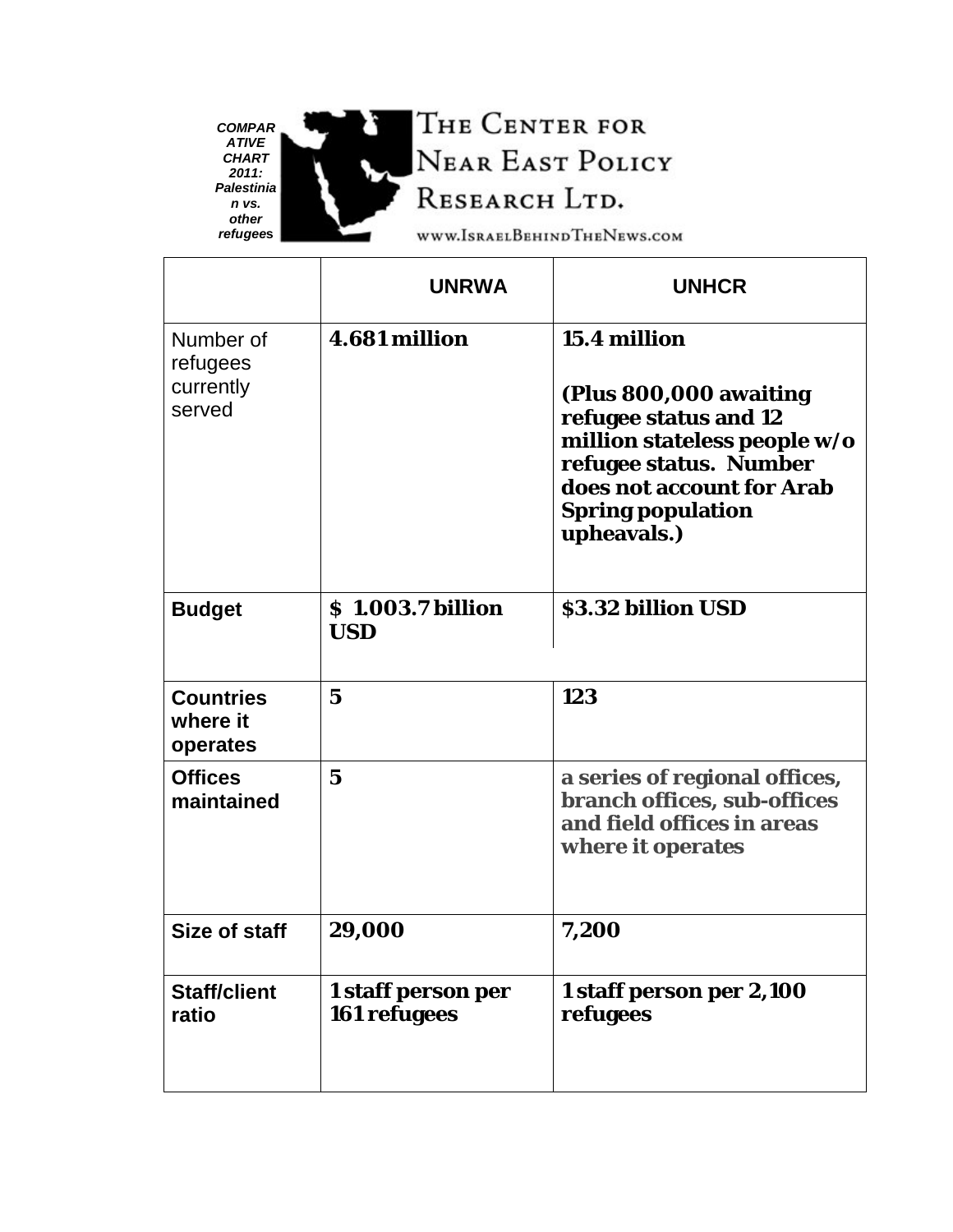|                                                                              | <b>UNRWA</b>                                                                                                                                                                                                               | <b>UNHCR</b>                                                                                                                                                                                                                                                              |
|------------------------------------------------------------------------------|----------------------------------------------------------------------------------------------------------------------------------------------------------------------------------------------------------------------------|---------------------------------------------------------------------------------------------------------------------------------------------------------------------------------------------------------------------------------------------------------------------------|
| <b>Definition of</b><br>refugee                                              | Anyone who lost<br>place of residence<br>and means of<br>livelihood as a<br>result of 1948 Arab-<br>Israeli war.                                                                                                           | Person who is outside<br>country of his habitual<br>residence due to a well-<br>founded fear of being<br>persecuted.<br>Note: 1951 Refugee Convention applies to<br>all refugees except Palestinian Arabs.                                                                |
| <b>Descendants</b><br>of refugees<br>also counted<br>as refugees             | Yes.<br>Indefinitely, via<br>male line.                                                                                                                                                                                    | N <sub>o</sub>                                                                                                                                                                                                                                                            |
| <b>Mandate</b>                                                               | To provide<br>humanitarian<br>services to the<br>refugees.                                                                                                                                                                 | To protect refugees and<br>resolve refugee problems.                                                                                                                                                                                                                      |
| <b>Return to</b><br>place of origin<br>considered an<br>inalienable<br>right | Yes.<br>No other options<br>are considered.<br>Refugees are kept in<br>temporary situation<br>pending return -<br>with the status of<br>"refugee" sustained<br>even for those who<br>maintain<br>citizenship<br>elsewhere. | No.<br>The right protected is to<br>find asylum; resettlement<br>in country of refuge or a<br>third country are options<br>when return is not possible.<br>Goal is to help refugees get<br>on with their lives and as a<br>result most are resettled,<br>not repatriated. |